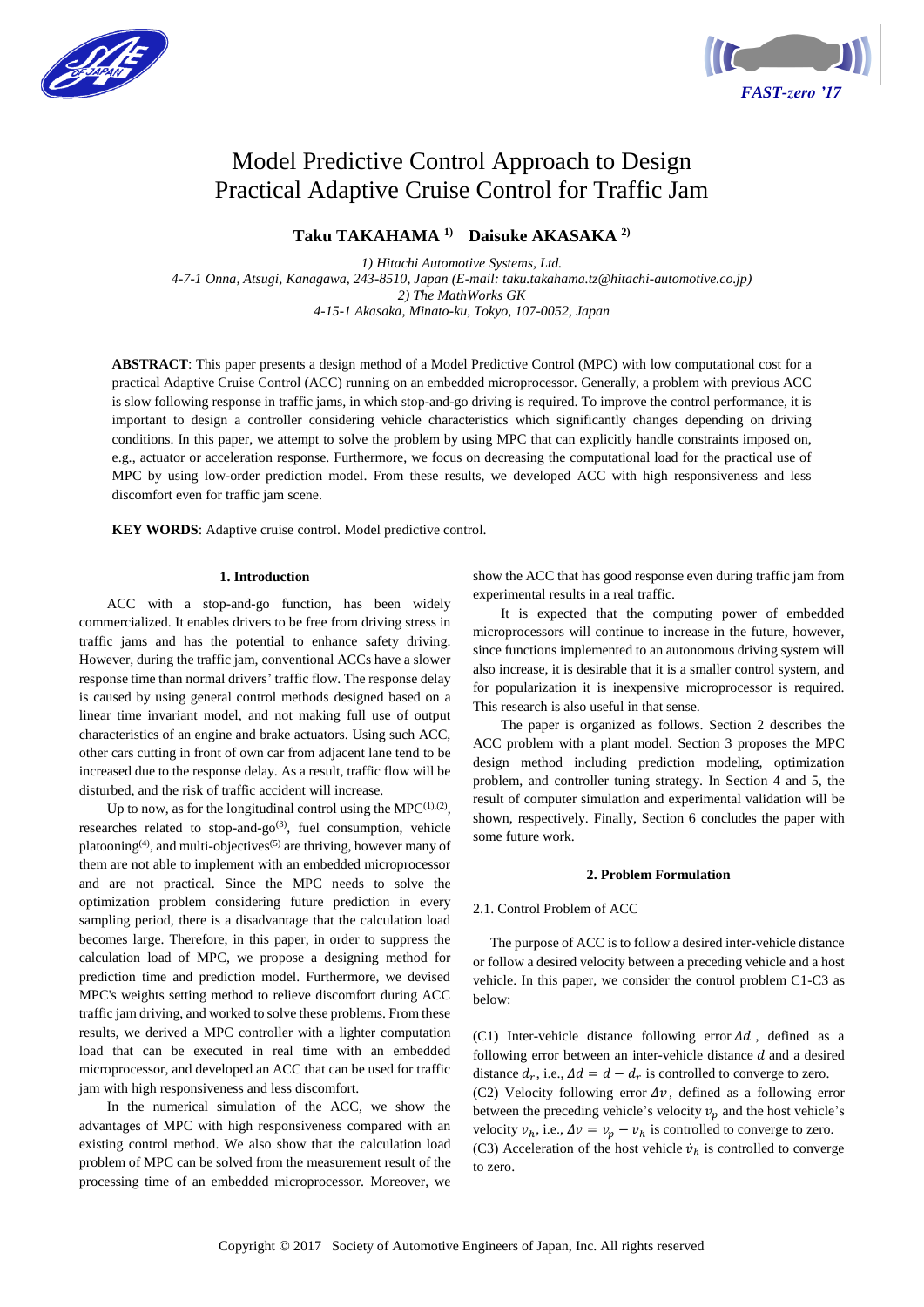In addition, there are some performance requirements that are necessary to actually use ACC on public roads as follows:

(R1) Relative velocity must be not too large, except for the situation a preceding vehicle is initially detected outside the range.

(R2) Acceleration of the host vehicle must be greater than or equal to -0.25 [G].

(R3) Acceleration change must be slow except for traffic jam scene.

#### 2.2. Vehicle Dynamics

A vehicle dynamics model will be built to design MPC and analyze the control performance through computer simulation. The longitudinal dynamics of a host vehicle is given by

$$
m\dot{v}_h = ma_f - r_{travel} \tag{1}
$$

where *m* is the vehicle mass,  $v_h$  is the vehicle speed,  $a_f$  is the traction force converted to acceleration and  $r_{travel}$  is the travel resistance. The dynamics of a vehicle actuation including engine, transmission or brake has nonlinear characteristics. In general, the input/output relationship of the actuation dynamics is described as an ordinary differential equation below:

$$
\begin{cases}\n\dot{x}_f = f_{act}(x_f, u) \\
a_f = h_{act}(x_f)\n\end{cases}
$$
\n(2)

where  $x_f \in \mathbb{R}^{n_f}$ ,  $u \in \mathbb{R}$  are respectively the state, the input of the actuation system.  $u$  is an acceleration command, i.e., a control input calculated by adaptive cruise controller. The output of the system (2) is  $a_f$ . The travel resistance  $r_{travel}$  contains several factors to resist its motion. A model of the resistive force is expressed as

$$
r_{travel} = r_{air} v_h^2 + r_{roll}(v_h) + r_{accel} \dot{v}_h + r_{grad}(\theta)
$$
 (3)

In the right-hand side of the equation (3), from left to right, each term describes the air drag, the rolling resistance, the acceleration resistance and the grading resistance.  $r_{air}$  is the air drag coefficient,  $r_{accel}$  is the acceleration resistance coefficient and  $\theta$  denotes the slope angle.

#### 2.2. State-Space Model for ACC System

To build a plant model for the ACC system design, two state variables are defined: inter-vehicle distance following error  $\Delta d =$  $d - d_r$  and velocity following error  $\Delta v = v_p - v_h$ . The  $d_r$  is determined based on the constant time headway policy given by

$$
d_r = T_{hw} v_h + d_0 \tag{4}
$$

where  $T_{hw}$  is the constant time headway and  $d_0$  is the stopping distance for safety margin.

Let us define the state variables of the plant as  $x =$  $[x_1 x_2 x_3^T]^T \in \mathbb{R}^{2+n_f}$  with  $x_1 = \Delta d$ ,  $x_2 = \Delta v$  and  $x_3 = x_f$ . Then, the state-space model is formulated as

$$
\begin{aligned} \n\dot{x} &= f(x, u) + Gv + Hw\\ \n\dot{y} &= Cx + Jv \tag{5} \n\end{aligned}
$$

$$
f(x, u) = \begin{bmatrix} x_2 - T_{hw} x_3 \\ -h_{act}(x_f) \\ f_{act}(x_f, u) \end{bmatrix}, \qquad G = \begin{bmatrix} T_{hw}/m \\ 1/m \\ 0 \end{bmatrix}, \qquad H = \begin{bmatrix} 0 \\ 1 \\ 0 \end{bmatrix}
$$

$$
C = \begin{bmatrix} 1 & 0 & 0 \\ 0 & 1 & 0 \\ 0 & 0 & 1 \end{bmatrix}, \qquad J = \begin{bmatrix} 0 \\ 0 \\ -1/m \end{bmatrix}
$$

where  $u \in \mathbb{R}$  and  $y = [\Delta d \Delta v \dot{v}_h]^T \in \mathbb{R}^3$  are the input and output of the plant and  $v = r_{travel}$  and  $w = \dot{v}_p$  represents disturbances into the plant.

### **3. Model Predictive Control Design**

#### 3.1. Prediction Model for Controller Design

MPC requires a plant model to predict the future behavior of the plant along a finite time horizon. We can use the plant model (5) removing unmeasurable disturbance term as a prediction model.

However, a simple prediction model with lower dimension is strongly desired in order to reduce the computational cost on microprocessor. Therefore, the actuation system model (2) is approximated to a switched linear time variant system as

$$
\begin{cases} \dot{x}_f = A_f(t)x_f + B_f(t)u \\ a_f = C_f x_f \end{cases} \tag{6}
$$

where the state  $x_f \in \mathbb{R}$ , i.e.,  $n_f = 1$  and

$$
A_f(t) = \begin{cases} -\frac{1}{T_{eng}}, & \text{if } u(t) \ge a_{thr\_off} \\ -\frac{1}{T_{brk}}, & \text{if } u(t) < a_{thr\_off} \\ \frac{K_{eng}(t)}{T_{eng}}, & \text{if } u(t) \ge a_{thr\_off} \end{cases}
$$
\n
$$
B_f(t) = \begin{cases} \frac{K_{eng}(t)}{T_{eng}}, & \text{if } u(t) \ge a_{thr\_off} \\ \frac{K_{brk}(t)}{T_{brk}}, & \text{if } u(t) < a_{thr\_off} \end{cases}
$$
\n
$$
C_f = 1.
$$

 $T_{eng}$  is the time constant of acceleration using engine,  $T_{brk}$  is the time constant of deceleration using brake,  $a_{thr\_off}$  is the acceleration generated when the throttle valve is closed,  $K_{enq}(t)$ and  $K_{brk}(t)$  are the steady-state gains depending on time. In the system (6), the dynamics is separated into acceleration and deceleration side and simply modeled as first-order delay system. However, prediction error due to modeling error sometimes degrades control performance such as vibration phenomenon. To compensate the prediction accuracy, the steady-state gains can be changed. For example,  $K_{eng}(t)$  is composed of constant value  $K_c$ and compensation signal  $\Delta K(t)$  as below.

$$
K_{eng}(t) = K_c + \Delta K(t) \tag{7}
$$

where  $\Delta K(t)$  is computed by the filter  $\Delta K(s) = L(s)u(s)$  with  $L(0) = 0$ . With the model (6), the computation load of the prediction can be reduced while the prediction accuracy is increased by updating the parameter value at each sampling time.

Considering the above, the prediction model (5) can be simplified to the linear time variant system with three states below:

$$
\begin{aligned} \n\dot{x} &= A(t)x + B(t)u + Gv + Hw\\ \n\dot{y} &= Cx + Jv \n\end{aligned} \tag{8}
$$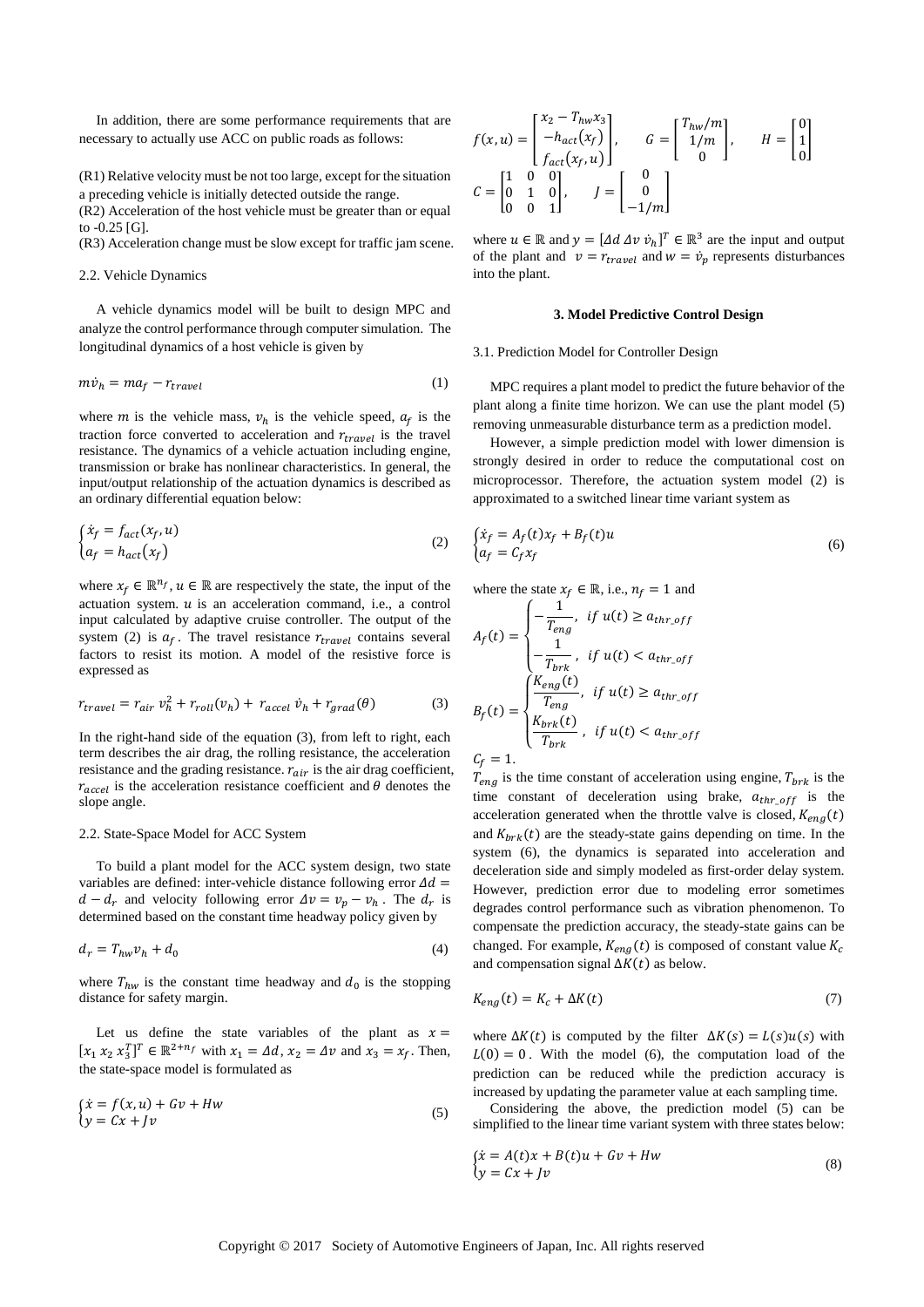where 
$$
x \in \mathbb{R}^3
$$
 and  
\n
$$
A(t) = \begin{bmatrix} 0 & 1 & -T_{hw} \\ 0 & 0 & -1 \\ 0 & 0 & A_f(t) \end{bmatrix}, \qquad B(t) = \begin{bmatrix} 0 \\ 0 \\ B_f(t) \end{bmatrix}
$$

The plant dynamics is affected by the travel disturbance  $r_{travel}$ and it can cause prediction error. Especially, the acceleration resistance has an impact on the transient response, i.e., stop and go action. To prevent from deteriorating control performance due to such disturbance, it is important to explicitly consider the disturbance characteristics in MPC design. The acceleration resistance model in (3) is a linear function of the acceleration of the host vehicle. Using state transformation, the disturbance characterization can be built into the prediction model. This simple method can reject the disturbance effect without increasing computation load.

The travel disturbance model (3) can be written as

$$
r_{travel} = r_{accel} \dot{v}_h + \tilde{r}_{travel} \tag{9}
$$

where the first term is the acceleration resistance and the second term is other resistances  $\tilde{r}_{travel} = r_{air} v_h^2 + r_{roll}(v_h) + r_{grad}(\theta)$ . Here, let us define a state transformation for  $x_3$  as below.

$$
\tilde{x}_3 = \frac{1}{1 + \frac{r_{accel}}{m}} x_3 \tag{10}
$$

From the vehicle dynamics (1), the acceleration of the host vehicle becomes

$$
\dot{v}_h = x_3 - \frac{1}{m} r_{travel} = \left(1 + \frac{r_{accel}}{m}\right) \tilde{x}_3 - \frac{1}{m} r_{travel} \tag{11}
$$

Substituting (11) to (9) gives

where

$$
r_{travel} = r_{accel} \tilde{x}_3 + \frac{1}{1 + \frac{r_{accel}}{m}} \tilde{r}_{travel}
$$
 (12)

Thee travel resistance can be described using the new state  $\tilde{x}_3$ instead of  $\dot{v}_h$ . Finally, the state transformation (10) and (12) yields the prediction model with the new state coordination below:

$$
\begin{aligned} \n\mathbf{x} &= A(t)\mathbf{x} + B(t)\mathbf{u} + G\mathbf{v} + H\mathbf{w} \\ \n\mathbf{y} &= C\mathbf{x} + J\mathbf{v} \n\end{aligned} \tag{13}
$$

$$
x = [Ad \Delta v \space \rho_{accel} x_f]^T \in \mathbb{R}^3
$$
  
\n
$$
v = \tilde{r}_{travel}
$$
  
\n
$$
w = \dot{v}_p
$$
  
\nand  
\n
$$
A(t) = \begin{bmatrix} 0 & 1 & -T_{hw} \\ 0 & 0 & -1 \\ 0 & 0 & A_f(t) \end{bmatrix}, \qquad B(t) = \begin{bmatrix} 0 \\ 0 \\ \rho_{accel} B_f(t) \end{bmatrix}
$$
  
\n
$$
G = \begin{bmatrix} P_{accel} \frac{T_{hw}}{m} \\ \rho_{accel} \frac{1}{m} \\ 0 \end{bmatrix}, \qquad H = \begin{bmatrix} 0 \\ 1 \\ 0 \end{bmatrix}
$$
  
\n
$$
C = \begin{bmatrix} 1 & 0 & 0 \\ 0 & 1 & 0 \\ 0 & 0 & 1 \end{bmatrix}, \qquad J = \begin{bmatrix} 0 \\ 0 \\ -\rho_{accel} \frac{1}{m} \end{bmatrix}
$$
  
\n
$$
\rho_{accel} = \frac{1}{1 + \frac{T_{accel}}{m}}
$$

In the above model,  $\rho_{accel}$  implies the scaling factor for control input and disturbance input. If  $\rho_{accel}$  is increased, i.e., the acceleration resistive force gives a large effect, the magnitude of the control input is decreased.

Hereinafter, we use the prediction model below based on (13) and assume that the disturbances  $\nu$  and  $w$  are unmeasurable.

$$
\begin{aligned} \n\zeta \dot{x} &= A(t)x + B(t)u \\ \n\psi &= Cx \n\end{aligned} \tag{14}
$$

In the controller, the prediction model (14) must be converted to a discrete-time system.

$$
\begin{cases} x_{t+1} = A_d(t)x_t + B_d(t)u_t \\ y_t = C_d x_t \end{cases}
$$
\n(15)

One simple method of the discretization is forward difference approximation  $\dot{x} \approx (x_{t+1} - x_t)/T_s$  in which  $T_s$  is a sampling time and  $A_d(t) = (I + T_s A(t))$ ,  $B_d(t) = T_s B(t)$  and  $C_d = C$  are obtained.

#### 3.2. Optimization Problem

The control input  $u$ , i.e., the acceleration command, is calculated by solving the constrained optimization problem below during each sampling period:

$$
\min_{u} J = \sum_{k=1}^{p} \{y_{t+k}^{T} Q_{t} y_{t+k} + \Delta u_{t+k}^{T} R_{t}^{\Delta u} \Delta u_{t+k} + u_{t+k}^{T} R_{t}^{u} u_{t+k}\}
$$
\n
$$
\text{s.t.} \qquad \text{where} \qquad \text{(16)}
$$

$$
\begin{aligned} y_t^{min} &\leq y_{t+k} \leq y_t^{max} \\ \Delta u_t^{min} &\leq \Delta u_{t+k} \leq \Delta u_t^{max} \\ u_t^{min} &\leq u_{t+k} \leq u_t^{max} \end{aligned}
$$

where  $t$  is the current time,  $p$  is the prediction horizon (number of interval),  $\Delta u_*$  is the increment of the control input, and the suffix "min" and "max" in the inequality constraints denotes lower bound and upper bound.  $Q_t$ ,  $R_t^{\Delta u}$  and  $R_t^u$  are the positive-semi definite weight matrices for the following error, the change rate and the magnitude of the control input, respectively.

The linear MPC optimization problem above results in Quadratic Programming (QP) problem. Hence, QP solvers are available such as active-set methods and interior-point methods to solve the problem. Once an optimal solution, i.e., a control input sequence  $u^* = [u_t^* u_{t+1}^* \cdots u_{t+p-1}^*]^T$  along prediction horizon is numerically obtained, we only use the first element  $u_t^*$  of the sequence as an actual control input.

In our ACC problem, the inter-vehicle distance error  $y_1$ , and also the velocity error  $y_2$  and the acceleration  $y_3$  must be regulated to converge to the origin under the upper and lower limits of the input and output variables, e.g., the acceleration command input  $u$ and output  $y_3$ . In (16), let the weight matrices be of the form below:

$$
Q_t = diag(w_{y1}(t), w_{y2}(t), w_{y3}(t))
$$
  
\n
$$
R_t^{\Delta u} = w_{\Delta u}(t)
$$
  
\n
$$
R_t^u = w_u(t)
$$
\n(17)

where  $diag(\cdot)$  represents a diagonal matrix. Each weight value can be changed at every sampling time.

#### 3.2. MPC Parameter Design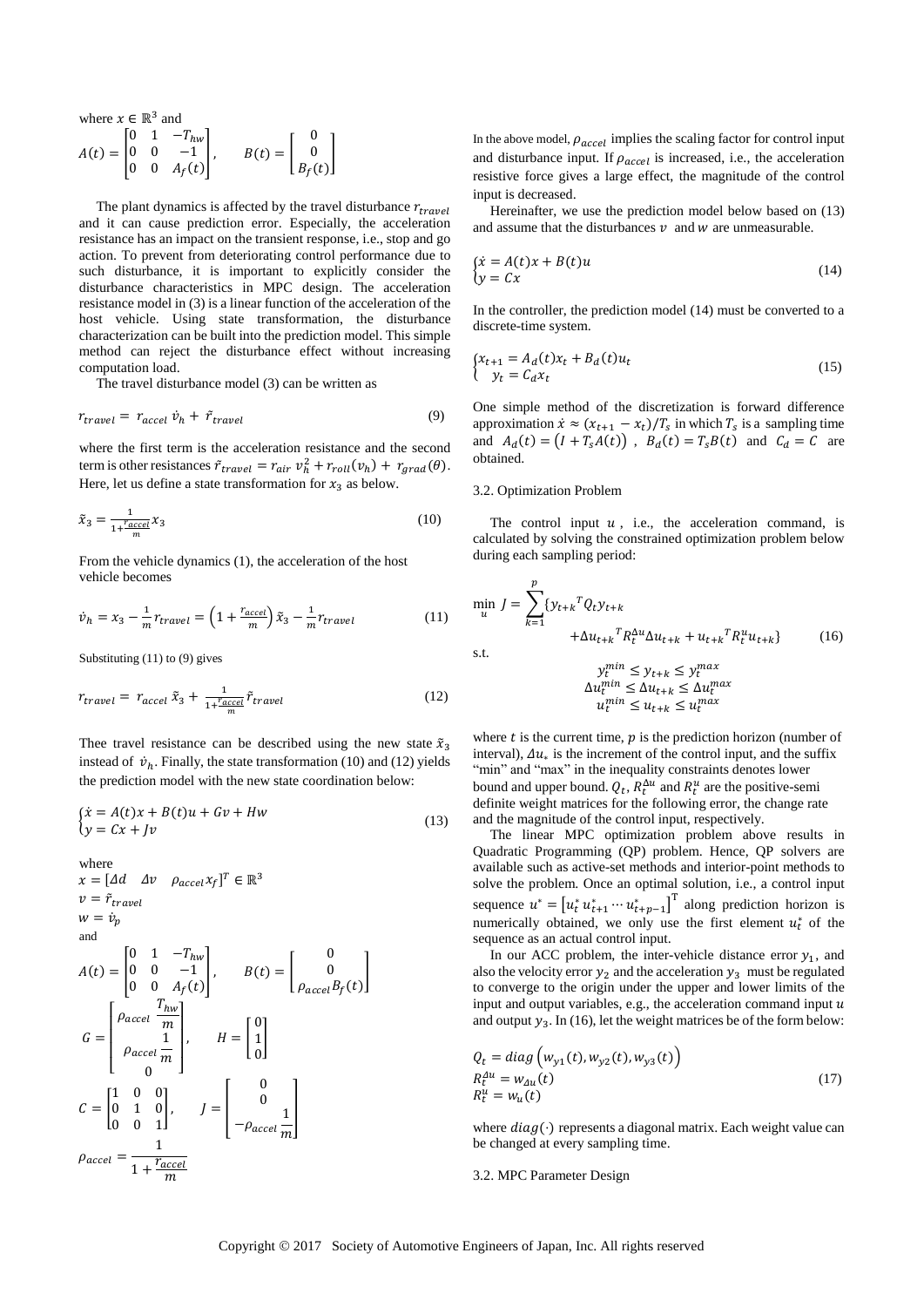To achieve satisfactory following performance without feeling uncomfortable, the parameters in MPC should be appropriately designed and tuned. The MPC parameter includes prediction horizon, control horizon and weighs in the performance index. In this subsection, we will show the parameter design and tuning strategy obtained through a number of closed-loop simulation and experiment.

Let us define a relative horizon distance as  $r_h$ : =  $p - c$  in which  $p$  is the prediction horizon and  $c$  is the control horizon. Let  $w_y(t) = [w_{y1}(t) w_{y2}(t) w_{y3}(t)]$  be a raw vector of the weights for the output variables.

STEP 1. First, determine the sampling time  $T_s$ , the prediction horizon  $p$  and the control horizon  $c$  by tuning MPC with a linear invariant prediction model approximated to either of engine or brake dynamics. Set  $w_y(t) = [1 \ 0 \ 0]$  and  $w_{\Delta u}(t) = w_u(t) = 0$  to emphasize the inter-vehicle distance error. The plant model in simulation is the same as the simplified prediction model. The value of  $T_s$ ,  $p$  and  $c$  are chosen in reference to the knowledge obtained as below:

- The larger  $r_h$  is, the slower the following response is.
- The smaller  $r_h$  is, the faster the following response is. Especially when  $p$  is smaller, the response tends to suffer vibration like windup phenomenon, depending on the control input constraint.
- The smaller the sampling time is, the faster the following response is.

Also, the weights  $w_y(t)$ ,  $w_{\Delta u}(t)$  and  $w_u(t)$  have the effects on the ACC system behavior as below:

- $\bullet$  If  $w_{y2}(t)$  is larger, MPC focuses on the velocity following to the previous vehicle.
- **If**  $w_{y3}(t)$  is larger, the magnitude of the acceleration  $\dot{v}_h$  is reduced and the overall following responses are slower.
- $\bullet$  If  $w_{\Delta u}(t)$ ,  $w_u(t)$  is larger, the magnitude of  $\Delta u$ ,  $u$  is reduced and the overall following responses are slower.

These intuitive relationship between the weight and the resulting behavior helps us tune the controller for various scenes.

STEP 2. Using a phase plane as depicted in Fig.1, divide the operating region and specify a set of the weights  $w_y(t)$ ,  $w_{\Delta u}(t)$ ,  $w<sub>u</sub>(t)$  in each region. The purpose of control is to make the state keep or converge to the origin in the region #9. The basic method of the weighting based on the behavior on the phase plane is as follows:

- In the region #9, set  $w_{y3}(t)$  as a comparatively larger value to moderate accelerating or braking manipulation and avoid uncomfortable feeling in the steady state. The area of the region becomes larger according to the host vehicle velocity.
- In the region #1-3, set  $w_{y1}(t)$  and  $w_{y2}(t)$  as comparatively smaller values to prevent the host vehicle from accelerating with full throttle when a preceding vehicle is detected faraway
- In the region #5 and #8, set  $w_{y3}(t)$  as comparatively smaller values to quickly respond to the sudden deceleration of a preceding vehicle.
- In the region #4 and #6, set  $w_{y1}(t)$  as comparatively smaller values to avoid uncomfortable feeling due to deceleration of the host vehicle when the inter-vehicle distance is close and the relative velocity is increasing.



Fig. 1 The operating region division in phase plane for the weight design.

## **4. Numerical Simulation**

Numerical simulation was carried out to evaluate the performance of the MPC applied to the ACC system. The control performance was compared with linear quadratic regulator (LQR).

In the simulation scenario, assuming a stop-and-go traffic jam scene, the both of the host and preceding vehicle are initially stopped and the initial inter-vehicle distance is 6.1 m. Then, the preceding vehicle rapidly accelerates at 2 m/s<sup>2</sup> from 0 to 10 m/s and finally deaccelerates to stop.

In the simulation, the controller's sampling time  $T_s$  is 0.05 sec. The constant time headway  $T_{hw}$  is 1.3 sec. The prediction horizon  $p = 20$  and control horizon  $c = 1$  are chosen to be as small as possible. The control input and its change rate have the lower and upper limit  $-2.5 \le u \le 1.5$  and  $-1.5 \le \Delta u \le 1.5$ . Table 1 shows the parameters of the actuation system model (6) for prediction. As seen in the table, there is a difference in the time constant and the steady-state gain between engine acceleration and braking deceleration. In the detailed model (2), we assumed an overshoot occurs in the engine acceleration response. To compensate the prediction error,  $\Delta K(t)$  is added and computed by the 2-order filter  $F(s)$  like a band-pass filter.

|  | Table. 1 The parameters of the actuation system model. |  |  |
|--|--------------------------------------------------------|--|--|
|--|--------------------------------------------------------|--|--|

| $T_{eng}$    | 0.46                                        |
|--------------|---------------------------------------------|
| $K_{eng}(t)$ | $0.732 + \Delta K(t)$                       |
|              | where $\Delta K(t)$ is obtained through the |
|              | filter $\Delta K(s) = F(s)u(s)$ .           |
|              | 1.5s<br>$\sqrt{c^2 + 3c +}$                 |
| $T_{hrk}$    | 0.193                                       |
|              | በ 979                                       |

MATLAB®, Simulink® and Model Predictive Control Toolbox™<sup>(6),(7)</sup> were used in the simulation. The optimization problem is solved by a QP solver, based on KWIK algorithm<sup>(8)</sup>, in Model Predictive Control Toolbox. We used "Adaptive MPC Controller" block provided by the toolbox to model the controller and run the closed-loop simulation with the plant model in Simulink. C-code can be generated from the MPC block for the implementation to an embedded microprocessor.

Fig. 2 and 3 illustrates the simulation result of MPC and LQR. Each figure shows, from above, (a) inter-vehicle distance following error  $y_1$ , (b) relative velocity  $y_2$  and (c) preceding vehicle's acceleration  $\dot{v}_p$ , host vehicle's acceleration  $y_3$  and control input u. As can be seen in Fig. 2, the MPC achieves that all the plant output  $y_i$  (i = 1, 2, 3) converges to zero while those input constraints are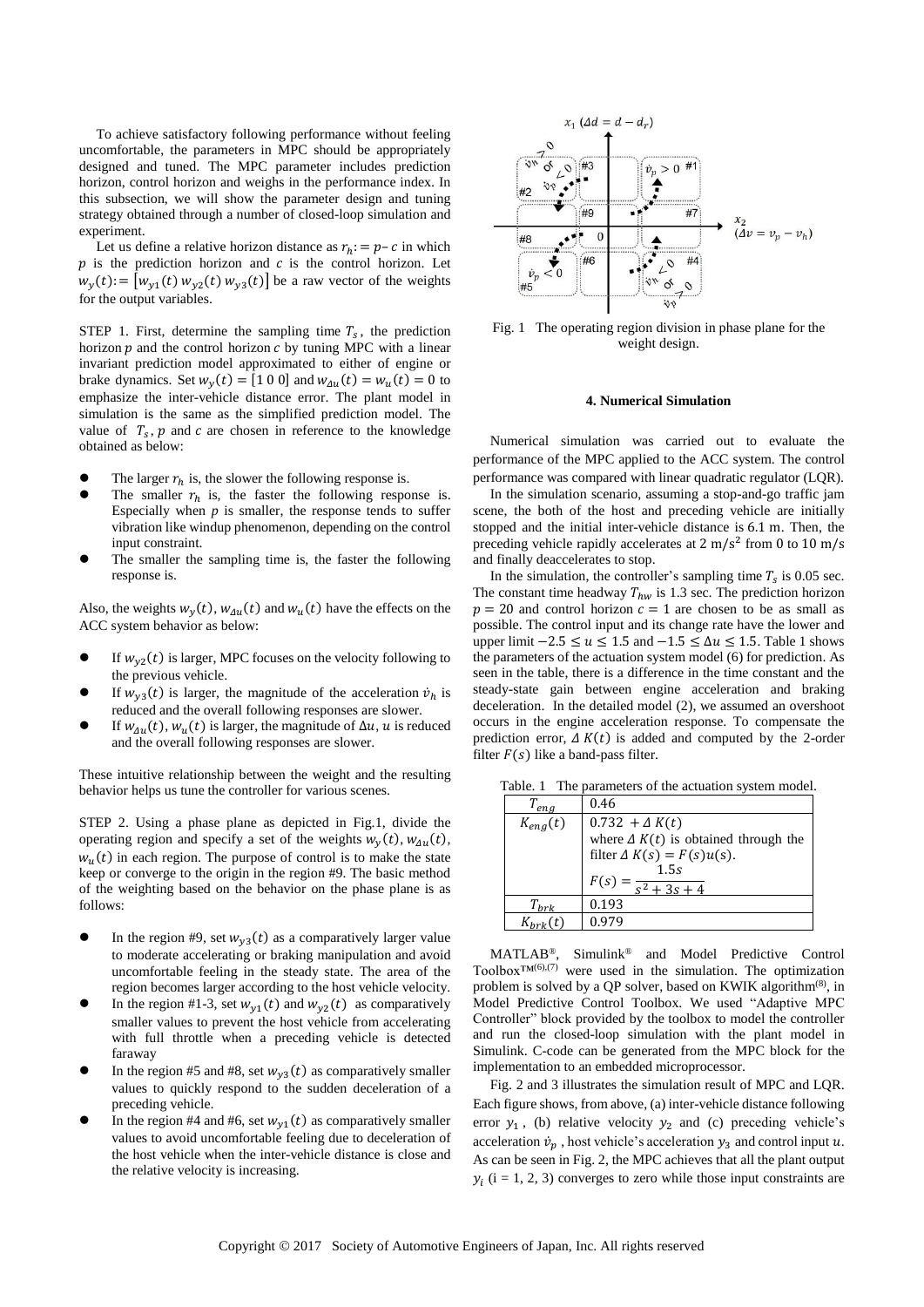satisfied. To follow the preceding vehicle fast, the MPC tries to make full use of the actuator capability. On the other hand, as shown in Fig. 3, the LQR preforms slower response compared with the MPC. The weight of the LQR is tuned on a trial and error basis to meet the input constraints for this specific scenario. The response is conservative due to the small feedback gain to reduce overall magnitude of the control input by using such linear controller.

The advantage of MPC for ACC is that we can realize high control performance since such constraints can be explicitly dealt with and the tuned weights can be intuitively and flexibly designed as the function of time or if-then rule, considering various driving situations.





#### **5. Experiment**

The system configuration of the experimental vehicle which we prepared is shown in Fig. 4. A stereo camera is used for relative distance sensor, and relative velocity is obtained from a digital derivation of the relative distance. The other signals such as vehicle velocity are obtained via CAN communication. The desired engine torque is obtained by converting acceleration command of the MPC with an engine characteristic map and an estimated travel resistance. The desired brake pressure is obtained by converting acceleration command of the MPC with an engine brake characteristic map and an estimated travel resistance.

The MPC controller was implemented in an embedded microprocessor (Renesas SH-4A, 32-bit processor), we confirmed the processing time of the MPC. The measurement result is shown in Fig. 5, the average time of the ACC function was 1.1ms. The Ccode is automatically generated from a Simulink model using Embedded Coder®.

Evaluation of the ACC was conducted on the metropolitan expressway because there are many traffic conditions such as traffic jam and high speed scene. Results of the experimentation are shown in Fig. 6 (MPC) and Fig. 7 (normal driver). From the comparing the both results at time=21–26[s] which is the acceleration scene during traffic jam, we were able to obtain the equivalent response delay (approx. 1.5s) as a normal driver. Also, it can be seen that sudden acceleration/deceleration is suppressed in the high speed driving scene in Fig. 8. This is because the weight for the change in the control input is functioned effectively.

From the above, it is understood that the response is good even in the traffic jam scene, and the controller is functioning with less discomfort in the high speed driving scene.



Fig. 4 System configuration of the experimental vehicle



Copyright 2017 Society of Automotive Engineers of Japan, Inc. All rights reserved